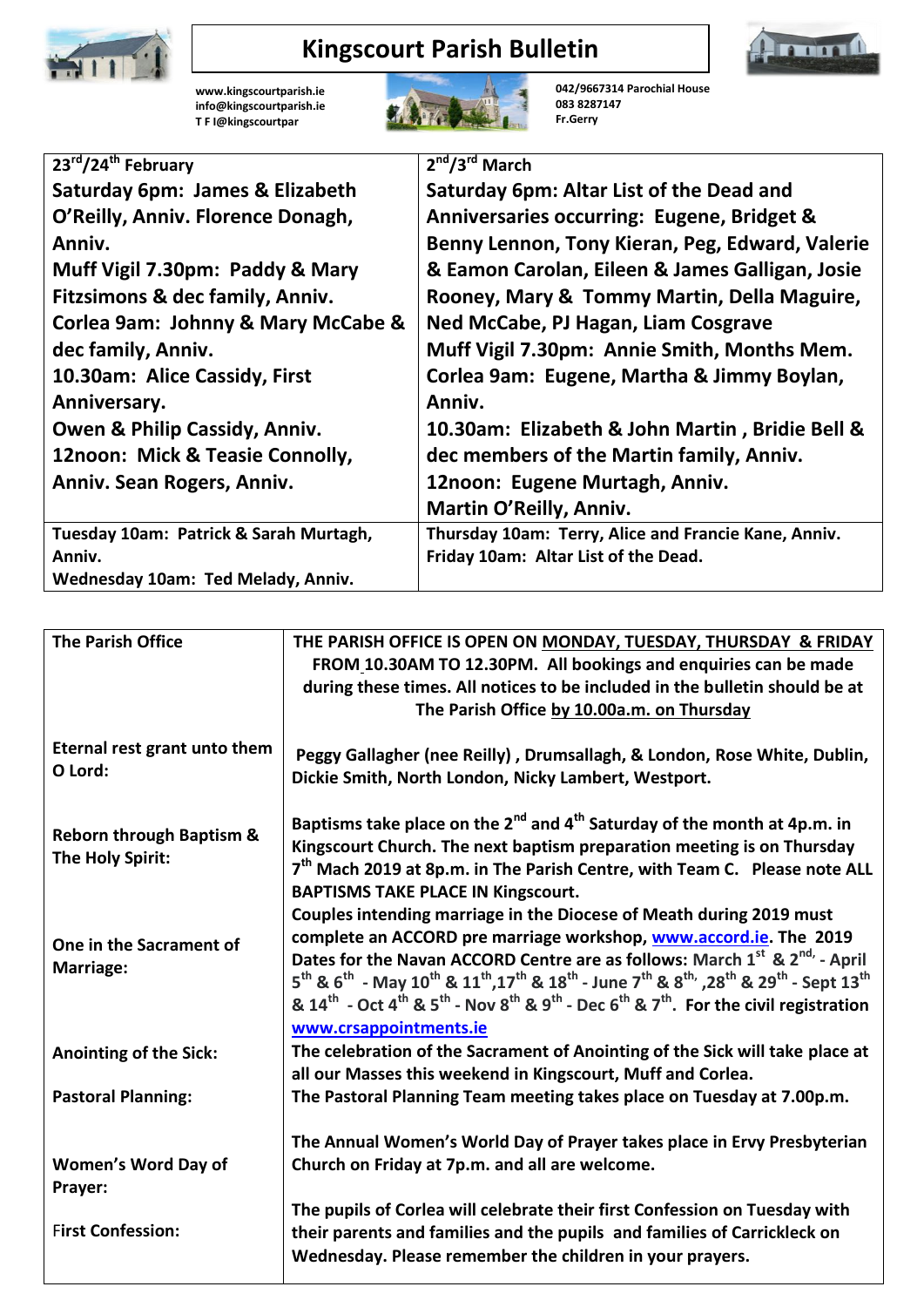| <b>February Offerings:</b>                   | Today in an Offering Day in support of your priests. Thank You for your<br>continued kindness, support and generosity.                                                                                                                                                                                                                                                                                                                                                                                                                                                                                                                                                        |
|----------------------------------------------|-------------------------------------------------------------------------------------------------------------------------------------------------------------------------------------------------------------------------------------------------------------------------------------------------------------------------------------------------------------------------------------------------------------------------------------------------------------------------------------------------------------------------------------------------------------------------------------------------------------------------------------------------------------------------------|
| <b>Our Parish Repository:</b>                | Our Parish Repository stocks a large selection of gifts suitable for First Holy<br>Communion and Confirmation pupils and their families and all at COST<br>PRICE. Open after all weekend Masses and by request.                                                                                                                                                                                                                                                                                                                                                                                                                                                               |
| <b>Holy Land Pilgrimage:</b>                 | Our Holy Land pilgrimage is SOLD OUT and there is now a waiting list! Call<br>MAP Travel at 01 8783111 for further information.                                                                                                                                                                                                                                                                                                                                                                                                                                                                                                                                               |
| <b>ACCORD COUNSELLING</b><br><b>SERVICE:</b> | ACCORD offers a professional counselling service, facilitating couples and<br>individuals. The ACCORD service is based on clients needs and not on their<br>ability to pay. All ACCORD counsellors are highly trained to professional<br>standards and are accredited. CALL ACCORD 046 9023146.                                                                                                                                                                                                                                                                                                                                                                               |
| <b>Parish Gathering:</b>                     | A gathering of our volunteer Finance Committee members, Pastoral<br>Planning team, Baptism teams, Bethany Bereavement team, Parish<br>Safeguarding team, all involved in Eucharistic Adoration, St. Vincent de<br>Paul members, all Ministers of Holy Communion and Adult Readers, all<br>choir members, musicians , soloists, stewards, counters, funeral stewards,<br>all who arrange the flowers, clean and prepare the linens and the<br>Churches, sacristans and parental supervisors of children's choir and altar<br>teams, planned giving box distributors and the members of the boards of<br>management will take place in Cabra Castle on Friday at 8.30p.m.sharp. |

 **This week's collection: Plate: €1523 Many thanks. Parish Development Target €2000 Received €3260**

## *March Diary:*

| 1 <sup>st</sup> March: Women's World Day of Prayer in Ervey Presbyterian Church at 7.00p.m. and all are welcome.      |
|-----------------------------------------------------------------------------------------------------------------------|
| Gathering of all adults involved in the many volunteer aspects of parish will take place at Cabra Castle at           |
| 8.30p.m. Bethany Bereavement Support team available in The Parish Centre after Mass.                                  |
| 2 <sup>nd</sup> March: 5KM AND 10KM Charity Run in aid of St. Vincent's Hospital and Lung Fibrosis Research.          |
| 4 <sup>th</sup> March: Kingscourt Bethany Bereavement Support Team begin their five week healing programme in         |
| The Parish Centre.                                                                                                    |
| 6 <sup>th</sup> March: ASH WEDNESDAY. Masses with the Blessing and distribution of ashes in Corlea at 7.00a.m., in    |
| Muff at 9.30a.m. and in Kingscourt at 8p.m. There is NO 10.00A.M. MASS IN KINGSCOURT                                  |
| Lenten Novena Mass at 8.00p.m with guest speaker Colm Hogan of TROCAIRE                                               |
| 7 <sup>TH</sup> March: Fr. Gerry will bring Holy Communion to the sick and housebound.                                |
| Parish Baptismal Team C preparation meeting at 8p.m. in The Parish Centre.                                            |
| 9 <sup>th</sup> March: Kathleen Chada will be the guest speaker at our Lenten Novena Mass and preparation for         |
| <b>Sacramental Classes.</b>                                                                                           |
| 12 <sup>th</sup> March: A meeting of those preparing to serve as new Ministers of Holy Communion will take place in   |
| The Parish Centre at 7.30p.m.                                                                                         |
| 17 <sup>th</sup> March: Annual St. Patrick's Day Parade from 1.00p.m. in Kingscourt.                                  |
| 19 <sup>th</sup> March: St. Joseph's Day Feastday Mass in Corlea.                                                     |
| 21 <sup>st</sup> March : SafeTALK accredited and certified training in Suicide Awareness in Dun a Ri House Hotel from |
| 7.00p.m. Call 049 4336070 to book a place immediately!                                                                |
| 30 <sup>th</sup> March: Cuan Mhuire speakers at our Lenten Novena Mass and Sacramental preparation classes.           |
| <b>Community Notices:</b>                                                                                             |
| All are welcome to join our superhero double transplant recipient David Crosby in a 5/10km run/walk on                |
| Saturday in aid of St. Vincent's Hospital and Lung Fibrosis Research at 11.00a.m. Yoga at The Workhouse,              |
| call 086 8917901.                                                                                                     |